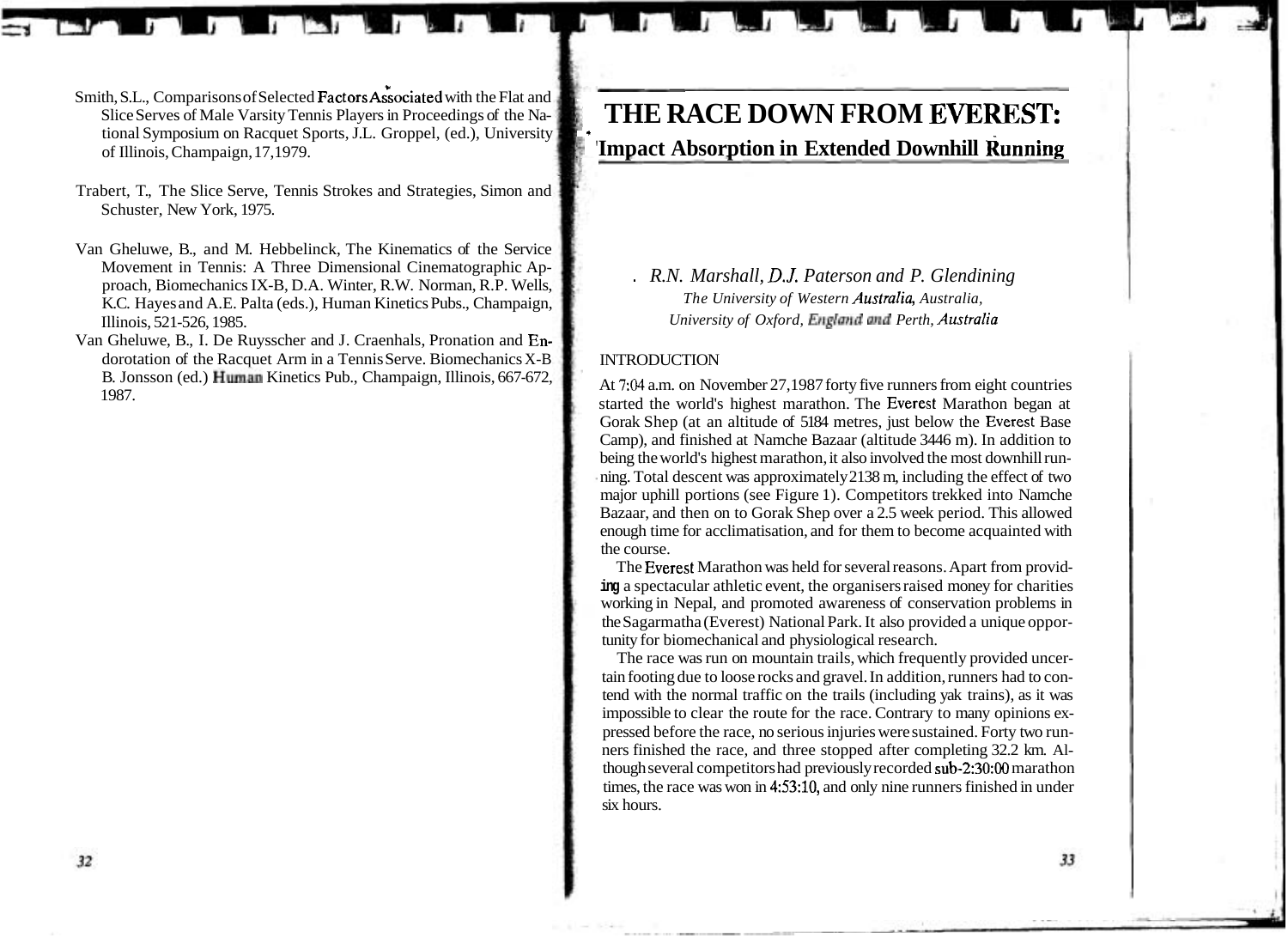

Figure 1: 1987 Everest Marathon Altitude by Distance

Preparations for the race by the organisers were necessarily thorough and intensive. One of the major concerns was that runners might develop high altitude pulmonary oedema (mountain sickness). Eight doctors accompanied the runners during the trek in, and in conjunction with two docfors in the region set up ten well-equipped medical posts along the race route. Runners were advised of the benefits of acetazolamide (Diamox), a drug which has been shown to enhance acclimatisation to altitude, and it was available under supervision from the doctors in the group. Virtually all the runners used the drug, and only a few cases of mild mountain sickness were recorded.

One of the main interests in the race from a biomechanical point of view was the opportunity to study the runners' adaptation(s) to the effects of such a long period of downhill running. Specifically, we were interested in their responses to the problem of energy absorption at impact, and the effects of prolonged eccentric work by the knee extensors.

## **RELATED LITERATURE**

Newham (1988) has recently reviewed the general literature on eccentric muscle actions and their relationship to delayed on set muscle pain. He notes that the pain is particularly associated with unfamiliar and high force muscle work, and that the pain is usually noticed after about eight hours, and is maximal 24 to 48 hours later. With specific reference to running, Dick and Cavanagh (1987) reported high levels of muscle soreness 24 to 48 hours after 40 minute downhill run on a -10% grade.

Running on the level involves eccentric action of the knee extensors for ashort period after impact. This occurs while the quadriceps are activated, but the knee joint is flexing. Buczek and Cavanagh (1987) found maximum knee flexion to average 0.77 radians (44 degrees) and occur at 34% of the stance phase. They contrasted this to running on a -10% slope, where a greater and later maximum knee flexion was seen (0.84 radians, 41% of stance). In both of these situations, the knee joint typically flexes on impact, and then extends for the remainder of stance. Buczek and Cavanagh also reported knee angles at impact for level and negative slope running, and found a decrease in average knee angle at impact from 0.44 radians to 0.30 radians for downhill running.

A qualitative analysis of running, such as that outlined by Hay and Reid (1982, pp. 310) allows evaluation of running style. A model of this sort should also permit an assessment of the effects of external variables on the significant mechanical factors involved. Thus, one might predict the changesmost likely to occur as a result of altering the slope of theterrain. Changes found in running downhill are likely to be in body position at foot strike and toe-off, and in the different height of take off and landing. All three of these factors affect stride length, and only one (relative height at toeoff) affects stride frequency. One would expect, therefore, to see more noticeable changes in stride/step length than stride/step frequency during downhill running.

Another factor expected in running on a negative slope would be increased energy absorption demands being placed on the body at impact with the ground. This could be catered for by those joints normally associated with negative work at heel strike, namely the ankle and knee joints. There are at least two possible approaches to altering the energy absorption potential of a joint: change the joint angle at impact to permit a greater range of movement over which to perform negative work; or increase the stiffness of the eccentrically acting muscles. Thus we might expect to see either changes to the ankle and kneejoint angles at heel strike, or enhanced electromyographic activity of the eccentric muscles prior to heel strike.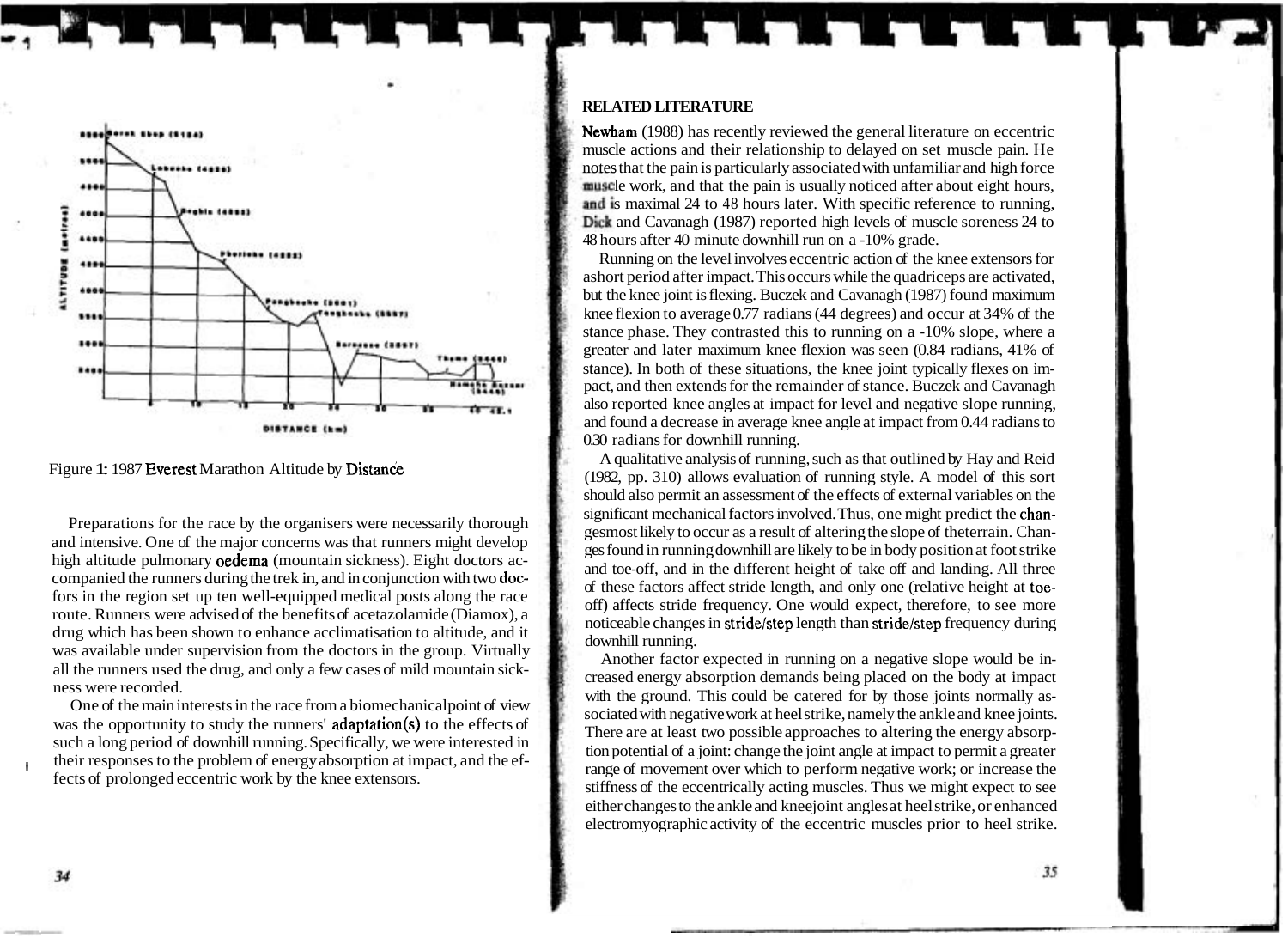Another method which could be used by runners to reduce energy absorp-<br>tion requirements would be to decrease step length and increase step fre-<br>quency. This would reduce the vertical kinetic energy of the runner at im-<br>pact, yet maintain their speed.

**C** 

# **METHODS**

Approximately25 experienced marathon runners were filmed at the 25 and 41 kilometre points in the marathon (the villages of Tengboche and Nam-The Bazaar respectively). Camera speeds, track slopes and linear scaling stable at a sere forced to include a considerable amount of eccentric exer-<br>Sectors were selected and laglangth atop langths atop fragmenias, know th factors were calculated, and leg length, step lengths, step frequencies, knee angles at impact, and angles of maximum knee flexion were determined for each runner who appeared in both films  $(N=20)$ . Data from runners who wore baggy leg coverings or who did not run on the track were  $e^x$  techniques to minimise the magnitude of the impact shock, and to reduce<br>cluded from the standard angular data analysis. Normalisation of the magnitud cluded from the step length and angular data analysis. Normalisation of the magnitude of the forces required at the knee joint. First of all, the ab-<br>solute values for average step lengths were slightly shorter (0.94 m and step lengths and average velocities was performed in order to remove the solute values for average step lengths were slightly shorter (0.94 m and 0.96<br>solute values for average step lengths were slightly shorter (0.94 m a effects of subject anthropometry. Step lengths were normalised to the mespectively vs 1.1 m) than those reported for level running at 3.0 m s<sup>-1</sup><br>(Luhtanen and Komi, 1978). Expressed as a proportion of leg length, they runner's ankle to hip length to facilitate inter-subject comparisons. Nor-<br>maligad average speed was calculated from the product of normaligad stan were shorter than the values reported by Roy (1982) for distance runners malised average speed was calculated from the product of normalised step were shorter than the values reported by Roy (1982) for distance runners<br>(1.07 and 1.09 vs 1.50), and for downhill running (Nelson and Osterhoudt, length and step frequency. Data were averaged for each subject, and the (1.07 and 1.09 vs 1.50), and for downhill running (Nelson and Osterhoudt, change in each variable between the two filming points calculated 1971; Dick change in each variable between the two filming points calculated.

# **RESULTS**

The slope of the track at Tengboche was -0.21 rad (-21.8%). Table 1 shows **TABLE 1:** Group means and standard deviations (in parentheses) for the group means and standard deviations (in parentheses) for temporal, speed and the group means and standard deviations for the temporal, and speed and angular data collected. Normalised step length did not change between Tengboche and Namche Bazaar, but significant differences were seen in step frequency and normalised speed. Thus runners averaged a greater number of steps per second and were running faster at the second testing site. The absolute values of the runners' averaged step lengths were calculated to facilitate comparison with published data, and they were 0.94 m and 0.96 m respectively for Tengboche and Namche Bazaar.

No difference was seen in either knee angle at impact or maximum knee angle during stance between the two filming sites. However, seventeen of the twenty subjects recorded their maximum knee angle at toe-off (100%  $\star$  significant at p < 0.01 of stance).

and the general comment was that they felt no more sore than after any

centric muscle actions, this group reported no cases of severe muscle sore-<br>ness 24 to 48 hours after the race. There are several possible explanations for this result.

Some work has suggested that muscles are able to accommodate to repeated bouts of eccentric work, and subsequent severe muscle pain is reduced significantly. During the 2 1/2 week trek in to the race start, the ing activities may have reduced post-race muscle pain.

Our biomechanical results indicate the runners employed a number of runners' speeds were greater. Their step frequencies appear to be normal

|                          | Tengboche  | Namche Bazaar |
|--------------------------|------------|---------------|
| Normalised step length   | 1.07(0.15) | 1.09(0.25)    |
| Step frequency* (/s)     | 2.38(0.18) | 2.97(0.24)    |
| Normalised speed*        | 2.56(0.43) | 3.91 (0.62)   |
| Impact knee angle (rad)  | 0.21(0.06) | 0.21(0.05)    |
| Maximum knee angle (rad) | 0.90(0.12) | 0.95(0.14)    |

Although the runners were not specifically canvassed after the race From this, it appears the runners attempted to limit their kinetic ener-<br>
gy at impact on these steeper slopes by increasing step frequency and main-Although the runners were not specifically canvassed after the race<br>about muscle soreness, not one case of **severe** muscle pain was reported,<br>and the general comment was that they felt no more sore than after any **taining** other marathon. General component of the sets would have the effect of preventing the vertical component of the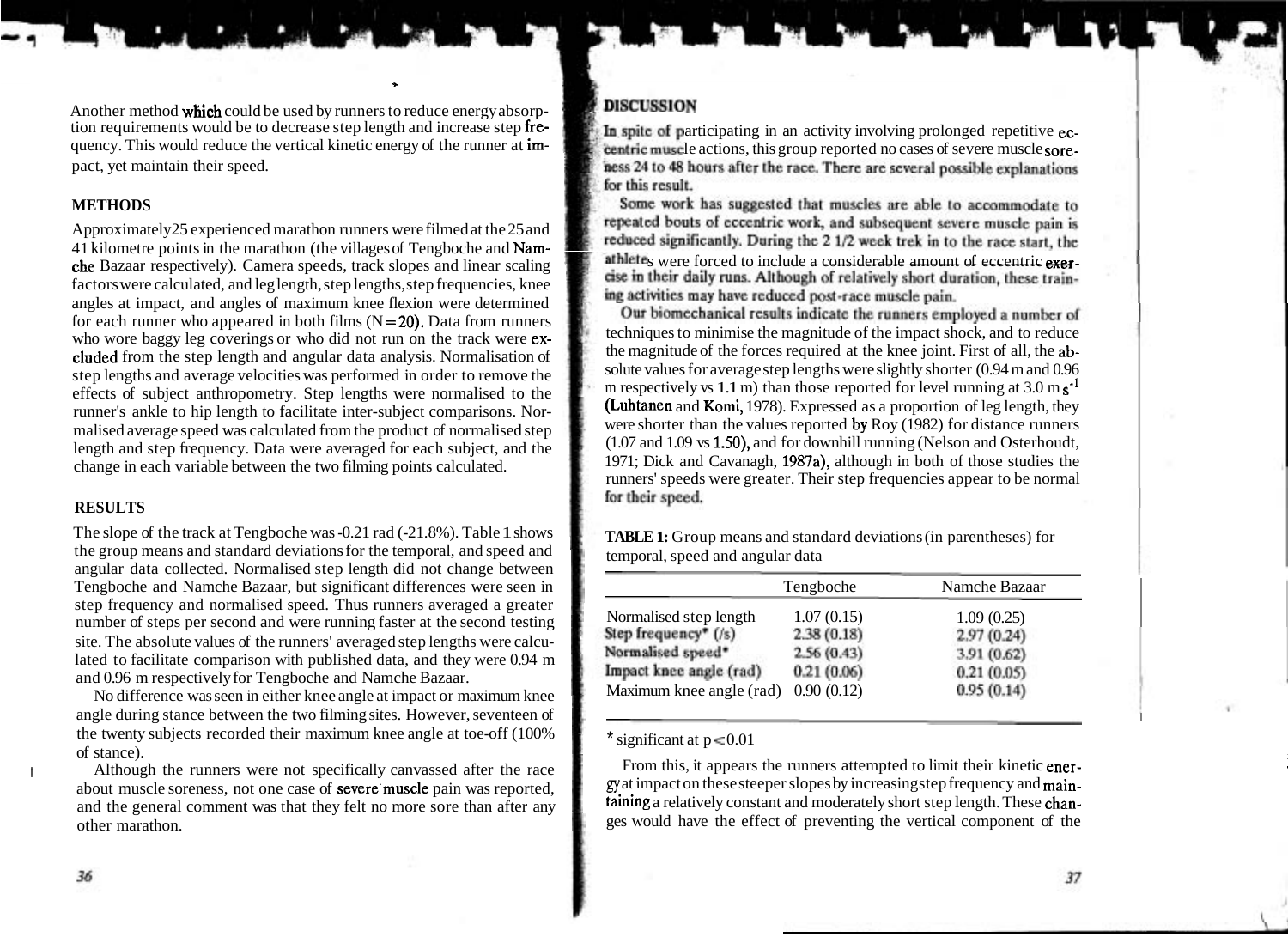**C** 

On average, the runners' stance leg impacted the ground with a more extended knee, and achieved a greater maximum knee flexion in stance when compared to either level or -10% slope running. It would appear the runners attempted to provide a greater range of movement at the knee runners attempted to provide a greater range of movement at the knee **Cumbria LA23 2JN, England.** joint over which the eccentric work would be done. This could permit lower forces to be generated while producing the same net impulse.

The majority of the runners did not have a stance knee extension phase when running past the **filming** sites. This implies the quadriceps muscle activity was primarily eccentric and suggests one of the factors in producing micro-trauma in the muscle may be the change from eccentric to concentric muscle activity in a movement.

Another unique aspect of this race was the runners' use of acetazolamide to aid acclimatisation. A side effect of this drug may be to reduce the effects of eccentric muscle activity, although if the major cause of muscle pain is physical damage to muscle fibres and membranes, this is unlikely to be a factor. However, the drug may have an effect on mononuclear cell infiltration or subsequent intramuscular pressure, both of which have been suggested to play a role in the pain.

**SUMMARY**<br>This work has provided a description of some of the biomechanical variables which change with prolonged downhill running. Runners appear to manipulate their step length and frequency to maintain or minimise their kinetic energy at heelstrike. They also vary their knee angle at impact and the total amount of flexion at the knee to provide a greater range of motion over which to do the eccentric work required. Both of the above factors would lend to reduce the magnitude of the muscle forces produced by the knee extensors. The majority of runners also eliminated any knee extension during stance while running on these steep slopes. These and other factors may have interacted to limit the incidence and severity of post-race muscle pain.

## **ACKNOWLEDGEMENTS**

The authors would like to thank the runners for their cooperation, and the following organisations for their financial and other assistance: Bufo Ventures Ltd., England, Highland Sherpa Trekking and Mountaineering Pty., Ltd., Kathmandu, Nepal, and Shashi's Travel, Kathmandu, Nepal.

**1** 

impact energy from increasing significantly by reducing the vertical drop<br>of the body.<br>On average, the runners' stance leg impacted the ground with a more<br>aland and would like to acknowledge the support provided by that<br> $\$ 

Further information on this and future races may be obtained from Ms.<br>**D. Penny, Bufo Ventures Ltd., 3 Elim Grove, Bowness-on-Windermere.**